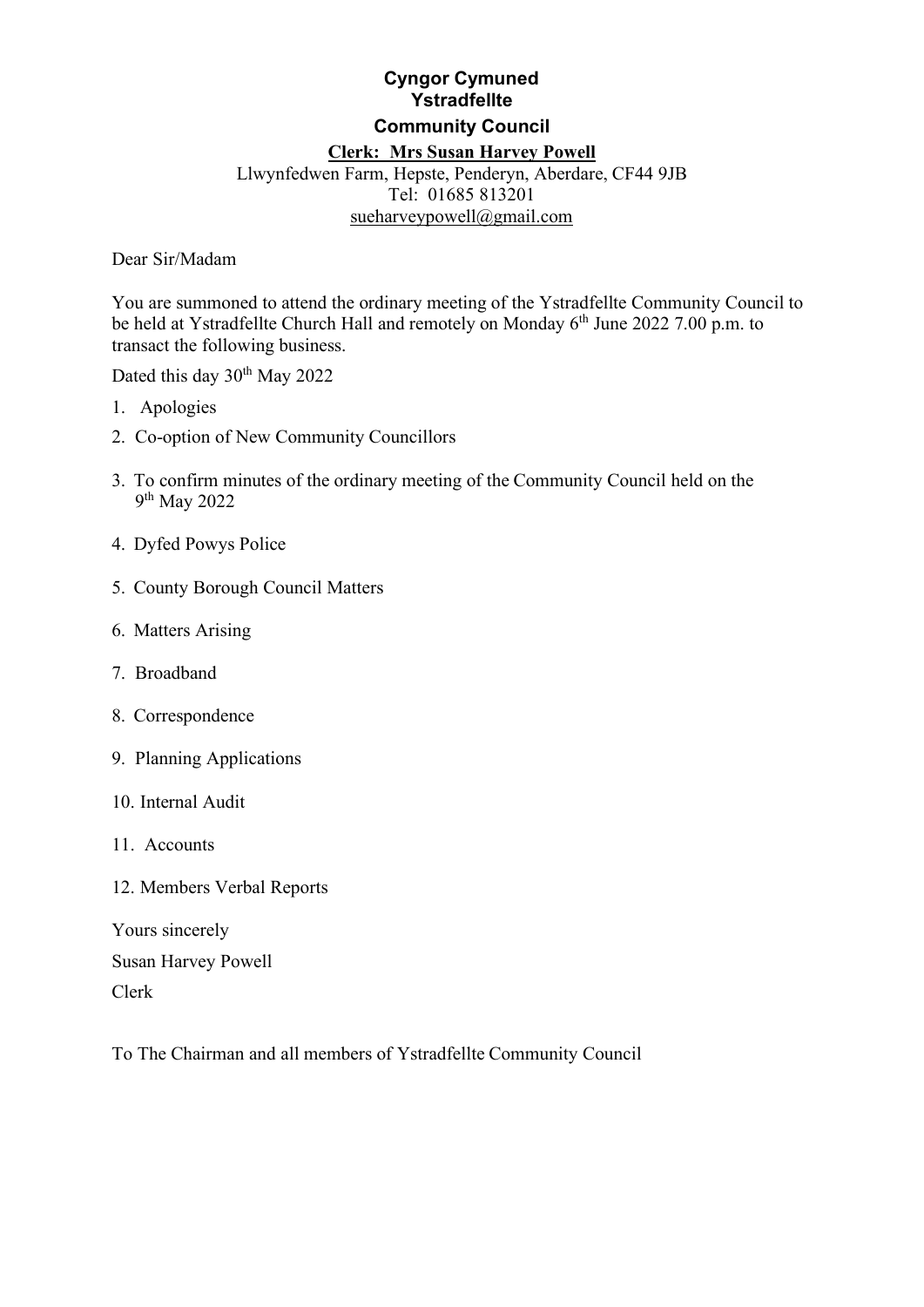Minutes of the meeting of Ystradfellte Community Council held at Ystradfellte Church Hall and remotely on 9<sup>th</sup> May 2022 at 7.00 p.m.

Present: Cllrs. H Pattrick, K Bowman, C Woodley, L Jones, D Thomas

## **2022/46 Election of Officers**

## **Chairman**

Cllr. Woodley proposed Cllr. H Pattrick, seconded by Cllr. L Jones

## **Vice-Chairman**

Cllr. Woodley proposed Cllr. L Jones, seconded by Cllr. Bowman

Declarations of Office were signed

## **2022/47 Independent Remuneration**

Cllr. Pattrick proposed they remain the same, seconded by Cllr. Woodley

- 1. Payment to members of £150.00 per year for costs incurred, members who do not wish to take their allowance can sign an opt out declaration.
- 2. Travelling expenses
- 3. Overnight stay expenses
- 4. Reimbursement of childcare or dependent adults expenses
- 5. Chairman's allowance of £100.00 per annum.

### **2022/48 Minutes**

The minutes were passed as a true record proposed by Cllr. Pattrick and seconded by Cllr. Bowman

## **2022/49 Declaration of Interest**

None recorded

## **2022/50 Dyfed Powys Police**

Nothing to report

### **2022/51 County Borough Council**

a. The light in PNV – The light is being replaced

b. There is a bad pothole between the Vicarage and Castle Hill – reported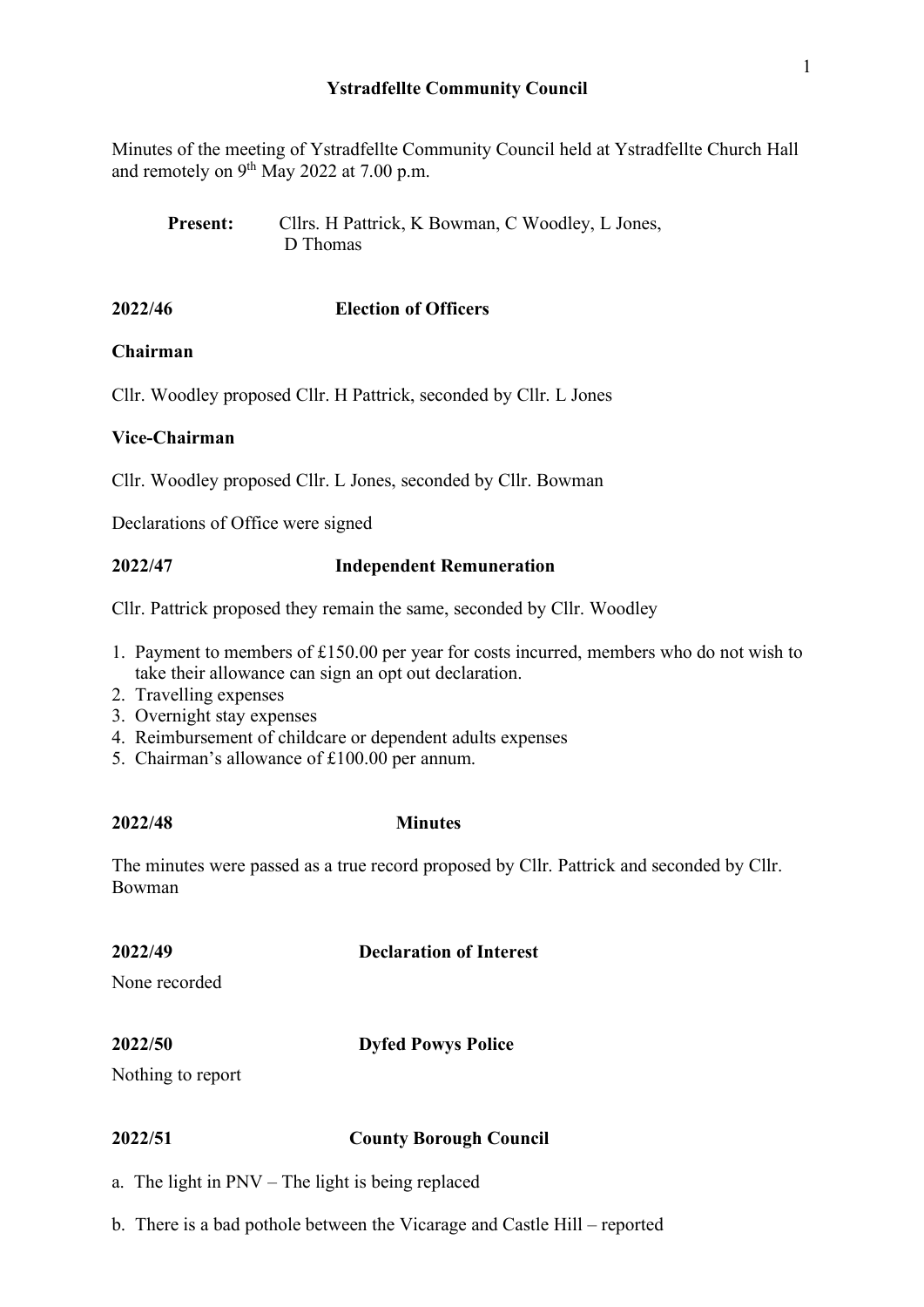- c. Cllr. Thomas reported that the Lib Dems have the majority of seats on Powys County Council but no overall control.
- d. The side gate on the cattle grid on the A4059 Penderyn to A470 is not latching.

## **2022/52 Matters Arising**

Nothing to report

## **2022/53 Broadband**

The interest is now 37%. The company are now submitting a business plan.

## **2022/54 Correspondence**

- a. email from Ystradfellte residents asking whether the community council are presenting Jubilee mementoes to the children of the village. After discussion it was decided that as we are donating towards the Jubilee celebrations we will not be presenting Jubilee mementoes.
- b. BBNPA Diversion of footpath no. 42 and 69, Hendre Bolan, Ystradfellte
- c. email from a resident of Ystradfellte regarding a recent planning application for a temporary car park at Cwm Porth

## **2022/55 Planning**

a. Refurbishment of 2 storey dwelling – Bryn Rhedyn, Ystradfellte

## **2022/56 Standards Committee**

Cllr. Woodley proposed that Cllr Pattrick's name be put forward for Powys CC Standards Committee, seconded by Cllr. L Jones

## **2022/57 Appointment of Internal Auditor**

Cllr. Woodley proposed that Mrs R Holcombe be appointed Internal Auditor seconded by Cllr. L Jones